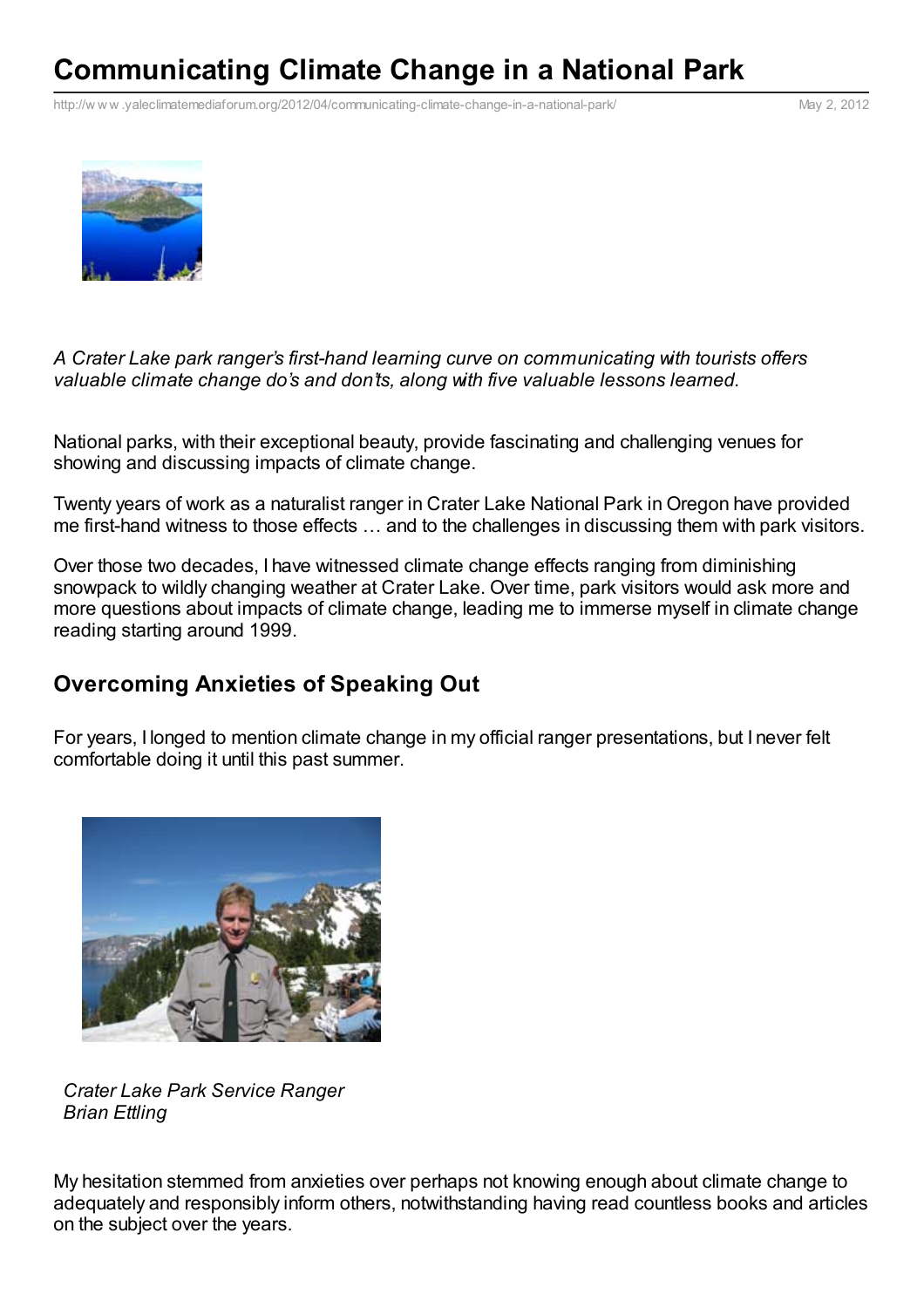Even more, it is scary to think that park visitors might heckle me when they disagree, since climate change has turned into such a sensitive political issue.

In addition, with visitors coming to Crater Lake on their vacations, and having made financial and personal sacrifices to do so, one can't ignore that many come wanting a "Disney experience" from hearing about the beauty and features of the park. Do they really come in anticipation of getting an earful about negative environmental impacts caused by challenges such as climate change?

# **Park Service Backs Engaging Visitors on Climate Change**

Nonetheless, the more Iread about the global impacts of climate change, the more I wanted to find a way to talk about it through my job at Crater Lake.

The good news is that the National Park Service (NPS) management started prodding rangers to feel comfortable addressing climate change in presentations.

In the 2010 National Park Service Climate Response Strategy, Director Jonathan Jarvis, wrote:

*The NPS is an extraordinary education institution where millions of people learn about the environment, conservation, and our rich and complex history … We are unafraid to discuss the role of slavery in the Civil War or the imprisonment of American citizens during WWII. We should not be afraid to talk about climate change.*

In addition, I attended presentations about climate change by excellent speakers during Park Service seasonal trainings. In 2008, for instance, John Morris, interpretive program manager at the Park Service's Alaska Regional Office, spoke at a seasonal training session.



*Park Service Program Manager John Morris from Alaska Regional Office offering communications advice for rangers.*

Morris is a leader within NPS in encouraging naturalist rangers, for a number of reasons, to educate park visitors about climate change. First, visitors' minds are open to learning as they feel awestruck experiencing the immense beauty of a national park. Secondly, visitors generally have deep respect for rangers and usually are open to hear what rangers have to say. Furthermore, rangers also have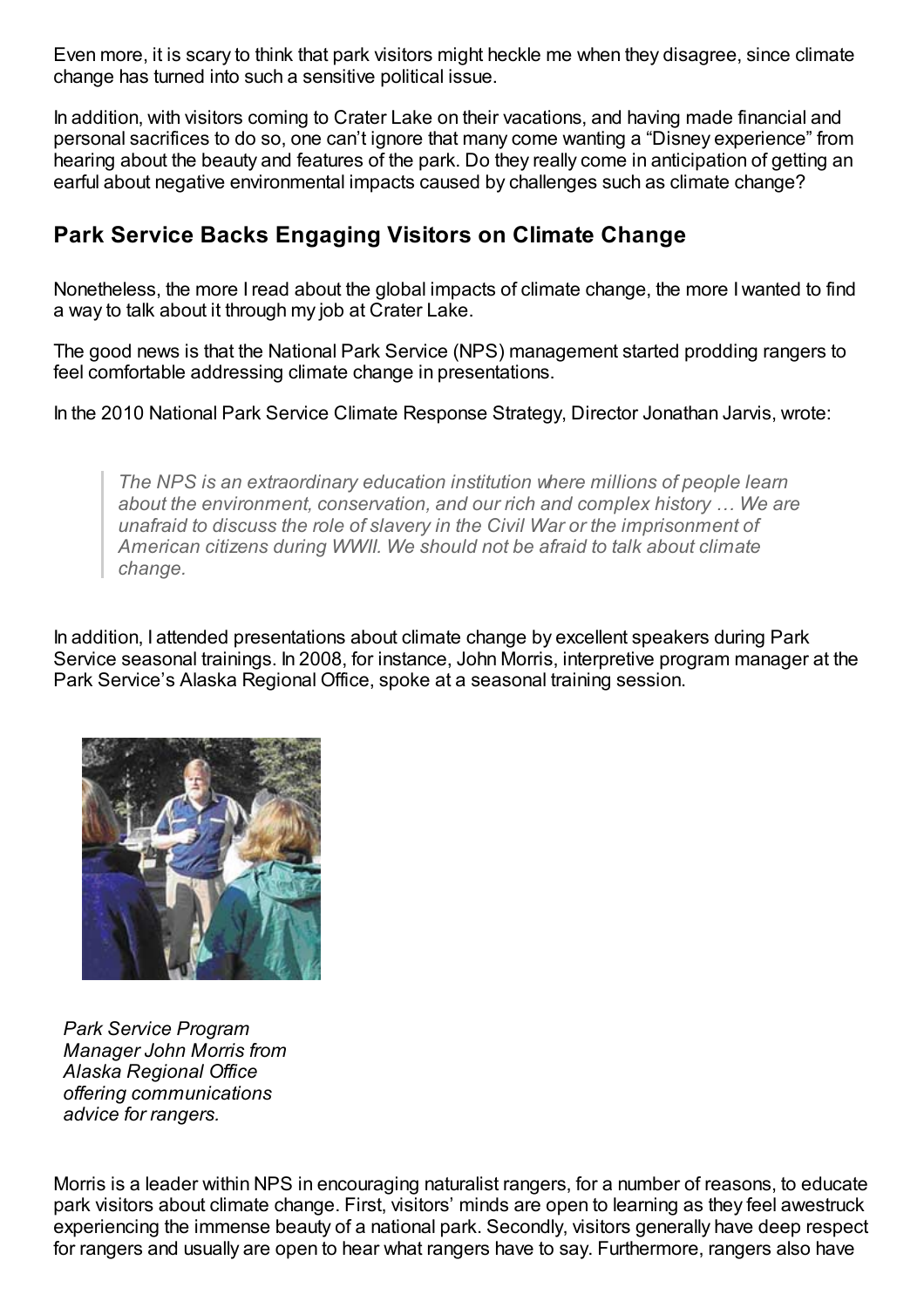direct access to park scientists and researchers to pass along a park's scientific findings, especially with climate science.

In addition, the Park Service provides annual trainings to rangers to help them be effective communicators. And most importantly, the breath-taking scenery in national parks itself conveys a message of wonder and hope. That hope can inspire action on climate change rather than despair.

In 2010, ecologist Daniel Sarr from the Park Service's Klamath regional network addressed how the northwest ecology, especially within the ecosystems of the national parks, is responding to our warming atmosphere. Also in that year, Morris led an online Park Service webinar on communicating climate change.

With the Park Service providing the support and stimulation to be emboldened and to engage visitors on climate change in formal presentations and informal conversations, the table was set.

By August 2010 I felt fully ready to engage visitors informally about climate change during conversations at scenic Crater Lake overlooks. My first lesson came quickly: It is not easy to converse with visitors about climate change if they are well armed with information they are convinced shows climate change to be "a hoax."



*Ecologist Daniel Sarr from Klamath office outlined warming atmosphere's impacts on northwest ecology.*

On a beautiful August day, I chatted with a visitor about the weather. In answering his questions about changing weather patterns at Crater Lake, I mentioned climate change. Yikes. He immediately went into attack mode, labeling climate change "a lie perpetrated by Al Gore." He rambled heatedly and at length for several minutes about how glaciers in Greenland are not retreating, how global temperature gauges are wrong, and how the former Vice President lives in a big mansion, no doubt has a huge personal carbon footprint, and gets rich promoting global warming.

My instinct was to gently touch him on the arm, as one might a close friend. "Sir, it is not just Al Gore," I countered. "Climate change is accepted by thousands of scientists across the world. It is also accepted as real, caused by man, and a threat to society by the National Science Foundation, the National Academy of Science, NASA, NOAA, *National Geographic*, the American Meteorological Society, the Catholic Church, etc."

He wasn't buying what I was saying, but instead constantly spoke over me. We both grew tense, and the conversation reached a very adversarial, heated tone with our practically yelling at each other.

The good news is that no other park visitors were around to hear the contentious exchange. The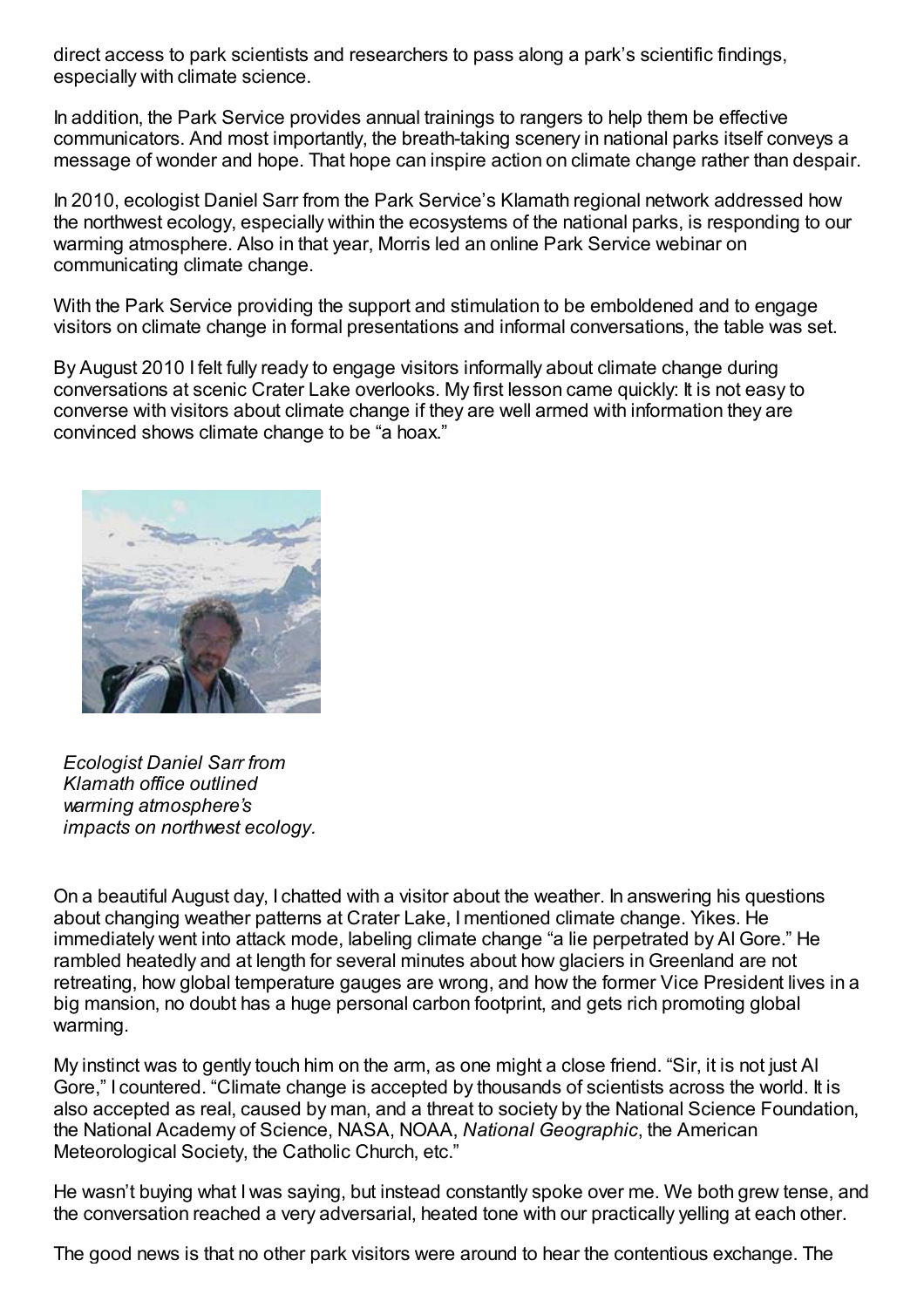The good news is that no other park visitors were around to hear the contentious exchange. The bad news was that a colleague, a volunteer at the park, was standing nearby when the conversation with the visitor went sour. She left the scene and went running back to the visitor center at the sight of two adults arguing like children. Later, she asked me if the Park Service would approve of a ranger's engaging a park visitor and guest in this way.

I had thought I could convince the visitor about the validity of climate change not only through the logic of my comments but also by touching him on the arm to help calm him down. Even more, I thought I could persuade him if I just firmly stated what I know about the science and the official position of the Park Service that climate change is real and that we must respond with action.

In reality, this visitor — like so many one encounters in dialogues on climate change — was locked into his opinion, formed by information he had encountered long before visiting the national park.

No matter what I tried I was not going to change his mind. I tried ending the conversation with, *"We will just have to agree to disagree."*

Ouch. By this point, the visitor was feeling so hostile towards me he did not even want to agree with me about amicably disagreeing.

Valuable lesson learned: If someone is firmly entrenched in a position of rejecting climate change, engaging them on the subject based on a review of the authoritative and ample scientific evidence is unlikely to persuade them otherwise. Sometimes, it is best to let them say their opinion, state why you disagree, wish them the best, and walk away.

### **New Climate Change Evening Program**



*A casual campfire setting proved perfect for invoking the tough-guy energy of actor Clint Eastwood.*

By August 2011, I had overcome my anxieties and fears about formally engaging visitors on climate change. I finally debuted a new evening campfire PowerPoint program on the impact of climate change on Crater Lake, called "The Good, The Bad, and the Ugly."

The tough guy energy of actor Clint Eastwood helped me "make my case" that we must reduce the impact of climate change on Crater Lake … and do so now, Punk. I played music by Willie Nelson, the Eagles, and others centering on the theme of cowboys and ending with the theme to the movie, "The Good, The Bad, and The Ugly."

**The Good:** I showed beautiful images of Crater Lake and talked about how the lake itself is still one of the cleanest and purest bodies of water in the world.

**The Bad:** I showed how climate change at Crater Lake may be having adverse impacts on pikas, cute mammals closely related to rabbits.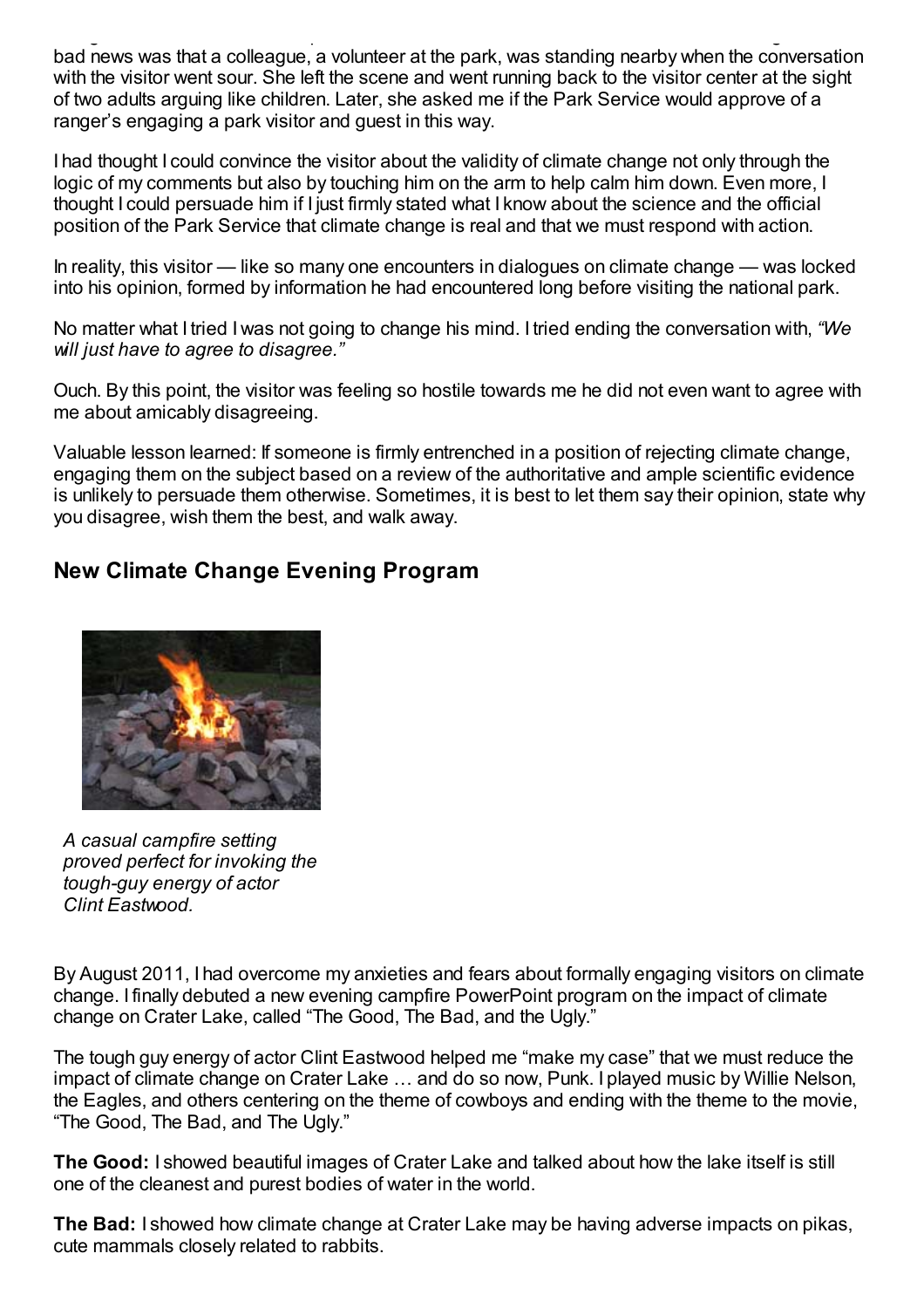And **The Ugly:** mountain pine beetles are decimating white-bark pine trees. The presentation ended with expressions of hope and optimism showing the park management reducing adverse climate change impacts on Crater Lake by switching to renewal energy, electric vehicles, and other measures. We hope park visitors will take these same steps at home.

Park audiences seemed to enjoy the program, and it earned positive feedback from the park visitors and fellow rangers. Even more surprisingly, very few visitors argued with me about climate change after listening to the program. I led the program for more than a month, and only two people wanted to debate it. They basically argued that the world is facing numerous serious environmental issues that we are never going to fix.

I felt I effectively responded that for the sake of their children we must try to pollute less to reduce the threat of climate change for their future. Since I was arguing on behalf of their children, who were often standing right next to them, they were not inclined to want to continue debating.

# **My Biggest Crater Lake Success**

On my last evening program of the 2011 visitors season, I felt like I had hit a grand slam homerun.



*Having Crater Lake Superintendent Craig Ackerman hang out after a presentation with Humboldt State students helped cement the climate message.*

Crater Lake Superintendent Craig Ackerman attended the presentation. Ackerman is known to be very tough and demanding, but he had nothing but positive comments about the program. A group of 20 college students from Humboldt State University in northern California were attending that evening program. The professor, Jennifer Tarlton, who teaches a college class on effective park interpretation, came with her class on a field trip to Crater Lake to see examples of ranger programs.

The students were, let's say, jazzed about the presentation. Superintendent Ackerman and a group of students from Humboldt State hung around to talk for a good hour after it had ended. Several of the students subsequently sent a hand-written thank you note, with comments like, "Thanks for addressing issues that matter," "Thanks for making others aware of this topic," "Well done interpreting a hard topic!," "Loved how you linked the current issues to how it affects the parks," "Thanks for making others aware of this hot topic," "Thank you for being a steward to our wonderful lands," and "Save the pika!"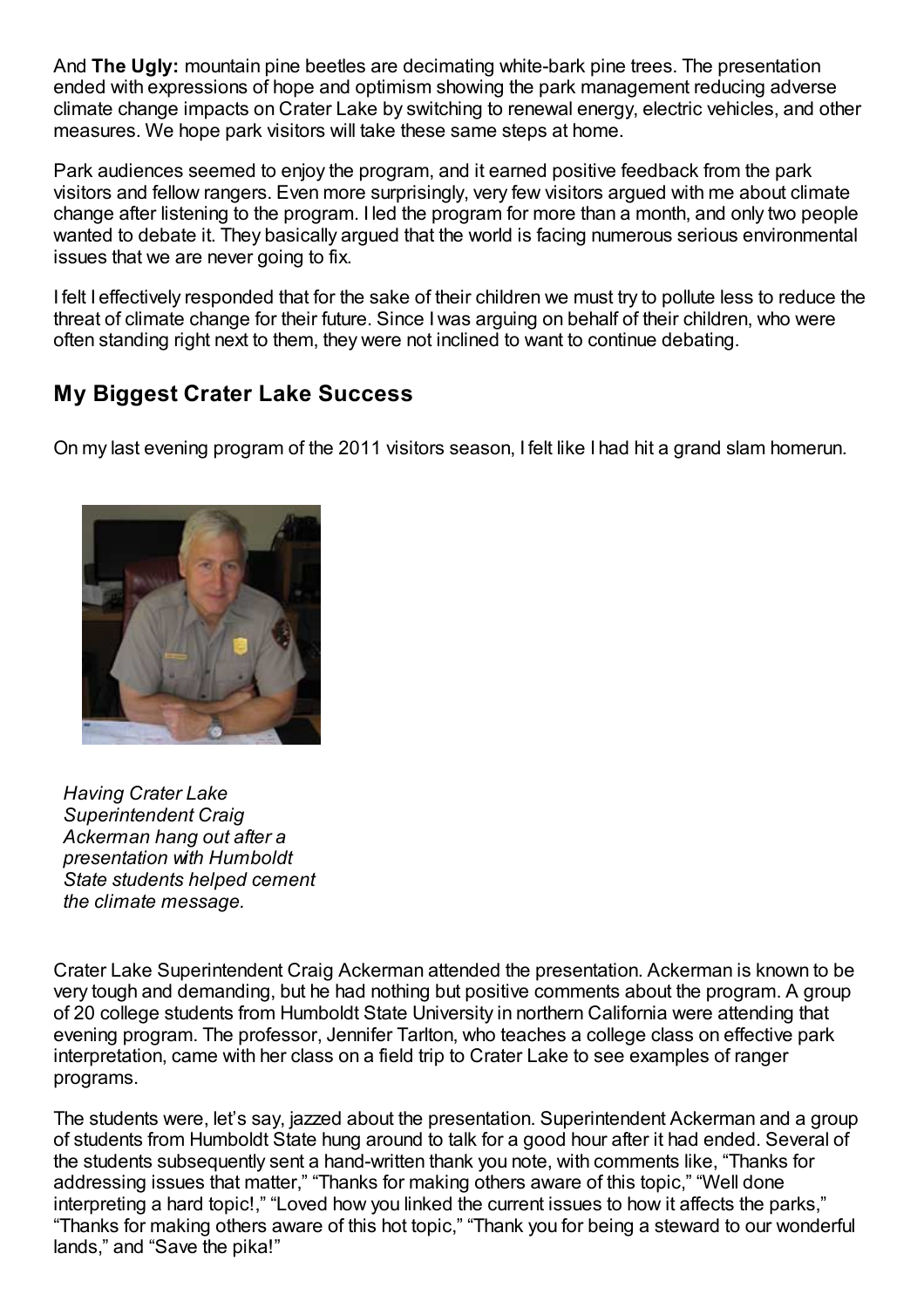Professor Tarlton also wrote. "Thank you for presenting your climate change interpretation program," she said. "It was exciting to see a park willing to discuss this topic with the public in a campfire program venue." Her note now is among my most prized possessions.

# **Lessons on Presenting in a National Park**

Five techniques have worked for me in presenting a climate change-themed presentation in a national park:

1. BE LIKABLE. Look for those ways to establish rapport with your audience. At my ranger talks, I always try to arrive about 30 minutes early to get to know the early arrivals in my audience. In establishing connections with early arrivals, they become friendly faces in the crowd, often providing support and offering an open mind to your ideas.

2. BE ENTHUSIASTIC. Ralph Waldo Emerson was so correct when he stated, *"Nothing great was ever achieved without enthusiasm."*

If you are not excited about climate change, how will your audience be? Even more, if you are not about the solutions, especially the ideas of sustainability and hope, how can your audience get excited? Genuine enthusiasm is contagious.

3. BE CREDIBLE. Know your subject well. It is hard for an audience to question your knowledge if you have really done your homework. The more research and effort you have put into your subject, the more confidently you will speak about it. There's no exception to being adequately prepared.

4. USE HUMOR. Find some way to naturally incorporate humor into your presentation. As science fiction writer Isaac Asimov once remarked, *"Jokes of the proper kind, properly told, can do more to enlighten questions of politics, philosophy, and literature than any number of dull arguments."* If you can find a natural humorous way to share funny stories, images, or analogies, your audience will more likely stick with you on what they perceive is a heavy subject like climate change.

5. BE HOPEFUL. A friend went to a presentation by Project Ocean last November where the speaker stressed the point that on learning they have cancer, people do not research the molecular biology of cells. They want solutions, and now, on how they can fight cancer successfully. Doctor, Tell me: Is it exercise, diet, meditation, prayer, medication, surgery, a sense of humor, or anything else?

*Crater Lake in Oregon … many first-time visitors are astounded to see just howblue the deep waters actually are.*

The huge planetary problems associated with climate change can be very scary for your audience to understand and come to groups with. What are your solutions for them?